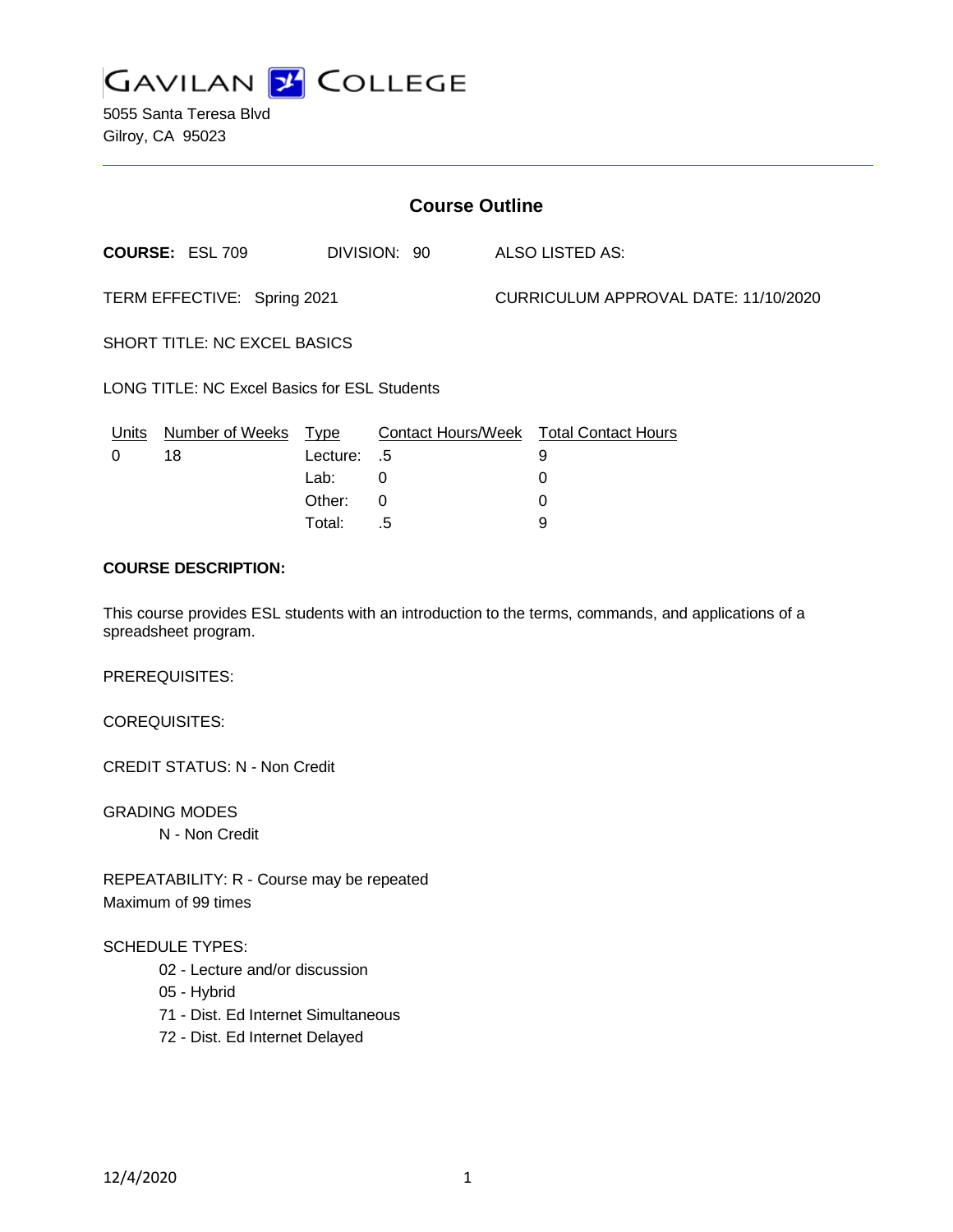### **STUDENT LEARNING OUTCOMES:**

1. Create a spreadsheet with column and row headings and formulas. Measure of assessment: Homework, exercises. Year assessed, or planned year of assessment: 2018 Semester: Summer Institution Outcome Map: 3. Information Competency, 5. Aesthetic Responsiveness:

2. Format a spreadsheet with colors, patterns, borders, and cell styles. Measure of assessment: Homework, exercises. Year assessed, or planned year of assessment: 2018 Semester: Summer Institution Outcome Map: 3. Information Competency, 5. Aesthetic Responsiveness, 7. Content Specific

3. Modify a spreadsheet, changing column/row widths, copying and creating formulas. Measure of assessment: Homework, exercises. Year assessed, or planned year of assessment: 2018 Semester: Summer Institution Outcome Map; 3. Information Competency, 7. Content Specific

4.Print a spreadsheet using various page orientations, attributes, alignments, and page headings. Measure of assessment: Homework, exercises. Year assessed, or planned year of assessment: 2018 Semester: Summer Institution Outcome Map; 3. Information Competency, 5. Aesthetic Responsiveness, 7. Content Specific

5.Create, modify, format, preview and print spreadsheets with charts and graphs. Measure of assessment: Homework, exercises, projects. Year assessed, or planned year of assessment: 2018 Semester: Summer Institution Outcome Map; 3. Information Competency, 5. Aesthetic Responsiveness, 7. Content Specific

### **CONTENT, STUDENT PERFORMANCE OBJECTIVES, OUT-OF-CLASS ASSIGNMENTS**

Curriculum Approval Date: 11/10/2020 - **DE MODIFICATION ONLY** 1 Hour Content: Review course syllabus, lab requirements and rules. Overview of spreadsheets. Overview of Excel window. Work with cells: Enter text, dates, and numbers. Use undo, redo, and clear. Edit, delete, format, find cells, rows,and columns. Student Performance Objectives: Enter and edit information in cells. Format cells, rows and columns. Out-of-Class Assignments: Practice skills taught in class.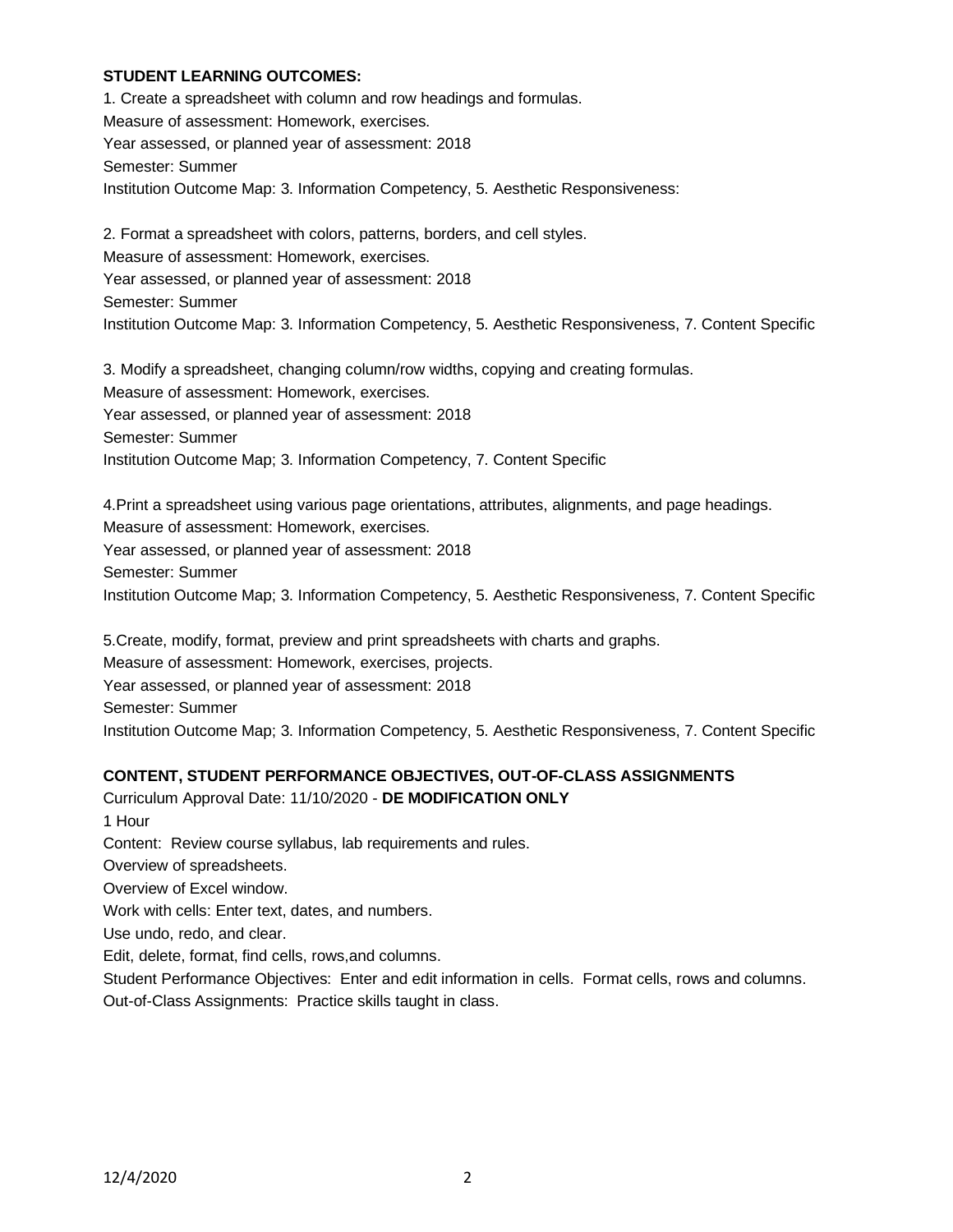1 Hour

Content: Create simple spreadsheets, using different types of data, such as text, dates and numbers. Use spreadsheet commands to modify and format cells, rows and columns. Work with files. Use open, save, save as and other file commands. Create folders and e-mailing files. Student Performance Objectives: Create, modify, and save spreadsheets. Out-of-Class Assignments: Practice skills taught in class. 1 Hour Content: Use templates, worksheets, and workbooks. Use spreadsheet file commands, including save, save as, templates, and worksheets. Format worksheets. Format numbers, align cell contents. Apply font changes: type, size, and colors. Format tables with colors and borders. Modify formats. Student Performance Objectives: Format worksheets, numbers, and tables. Out-of-Class Assignments: Practice skills taught in class. 1 Hour Content: Use formulas in spreadsheets. Work with operators and order of precedence. Create and copy formulas with absolute and relative cell references. Freeze and split worksheet display. Hide and unhide rows and columns. Display formulas and check results. Student Performance Objectives: Use formulas in spreadsheets. Out-of-Class Assignments: Practice skills taught in class. 1 Hour Content: Create spreadsheets that use arithmetic operations to do calculations. Use both absolute and relative cell references and copy formulas. Freeze and split worksheet displays. Hide and unhide rows and columns. Display formulas and check results. Student Performance Objectives: Use arithmetic operations to do calculations in spreadsheets. Out-of-Class Assignments: Practice skills taught in class. 1 Hour Content: Preview, modify, and print charts. Use chart wizard to create a chart. Insert, move, and delete an object. Student Performance Objectives: Create and modify lines and charts. Out-of-Class Assignments: Practice skills taught in class. 1 Hour Content: Create charts and objects in a spreadsheet. Modify, move, and delete these objects and charts. Import data from text files and other applications. Export spreadsheet data in different formats and for different applications. Student Performance Objectives: Import data and export spreadsheet data.

Out-of-Class Assignments: Practice skills taught in class.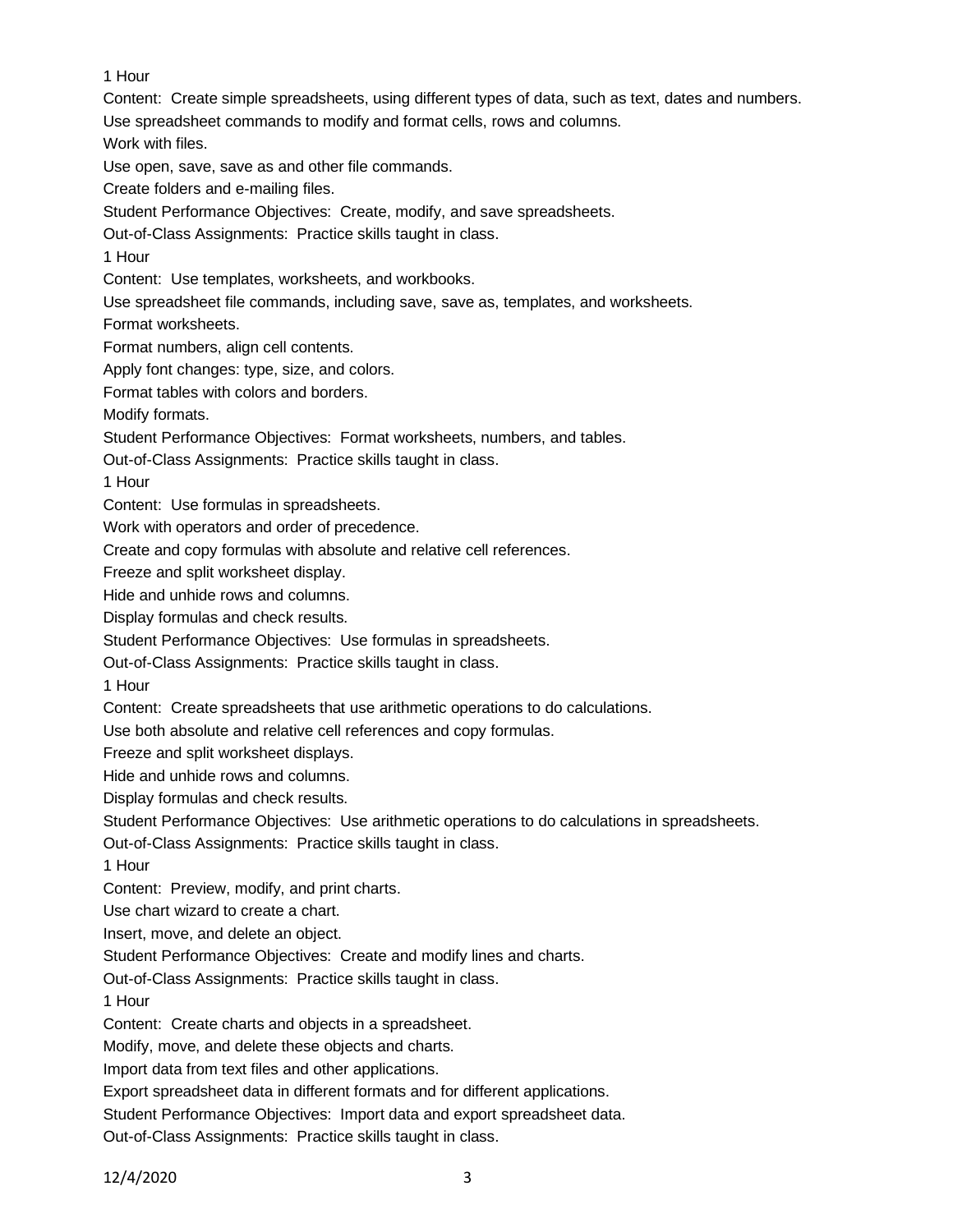# 1 Hour

Content: Create, edit, and apply templates.

Use multiple workbooks.

Use custom number formatting and conditional formatting.

Student Performance Objectives: Manipulate templates and use multiple workbooks.

Out-of-Class Assignments: Practice skills taught in class.

1 Hour

Content: Final Project. Set up a spreadsheet using workbooks. Import and export spreadsheet data using several formats and applications. Use custom number formatting and conditional formatting. Student Performance Objectives: Set up a spreadsheet using workbooks.

# **METHODS OF INSTRUCTION:**

Lecture, computer demonstrations, handouts.

# **METHODS OF EVALUATION:**

Objective examinations Percent of total grade: 20.00 % Class project. Problem-solving assignments Percent of total grade: 40.00 % Homework problems, in-class exercises. Skill demonstrations Percent of total grade: 40.00 % Class performances.

# **REPRESENTATIVE TEXTBOOKS:**

n/a